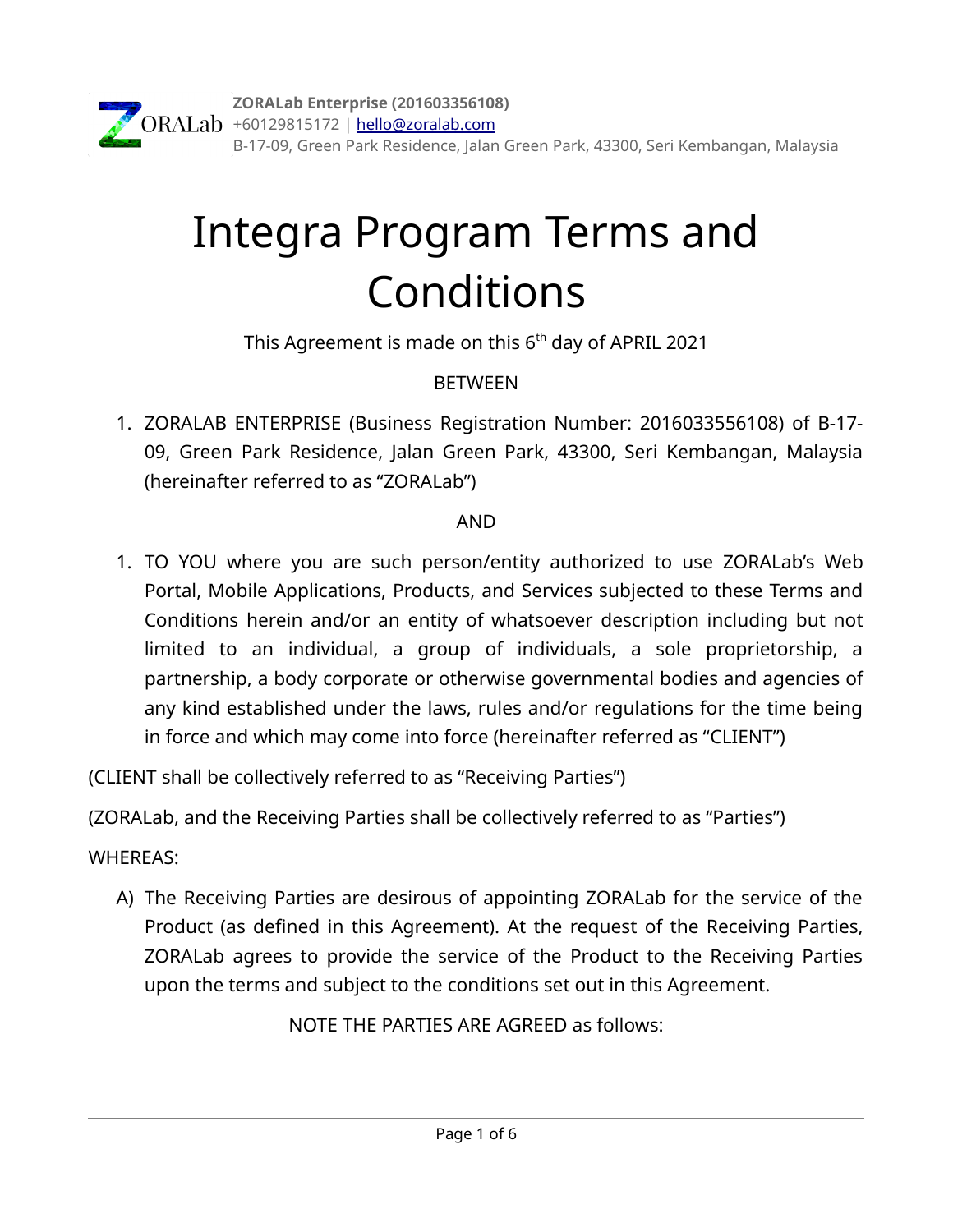

B-17-09, Green Park Residence, Jalan Green Park, 43300, Seri Kembangan, Malaysia

#### **1 Definitions**

- 1.1 Words importing the singular number includes the plural number and vice versa.
- 1.2 Words importing the masculine gender including feminine.
- 1.3 For the purpose of this Agreement, all capitalized terms not defined herein shall have the meaning set forth in General Terms and Conditions. All other terms not defined herein shall have the meaning as may generally accepted by industrial based on context used herein.

| Agreement                                | Means this Integra Program Terms and Conditions terms<br>sheet.                                                                                                                            |
|------------------------------------------|--------------------------------------------------------------------------------------------------------------------------------------------------------------------------------------------|
| <b>Customer</b>                          | Means personnel or entity who purchased and subscribed to<br>any ZORALab Products.                                                                                                         |
| <b>Conditions</b>                        | <b>General Terms and Means the terms and conditions stipulated in ZORALab</b><br>General Terms and Conditions terms sheet that applies to all<br>ZORALab platform, Products, and Services. |
| Integrate,<br>Integration,<br>Integrated | Means by combining third-party and/or ZORALab tech services<br>to produce a larger, different tech solution.                                                                               |
| Module                                   | Means a set of work packaged in a modular set for service<br>customization.                                                                                                                |
| <b>Product</b>                           | Means ZORALab's Shepherd Program.                                                                                                                                                          |
| <b>You or Yours</b>                      | Means the Receiving Parties.                                                                                                                                                               |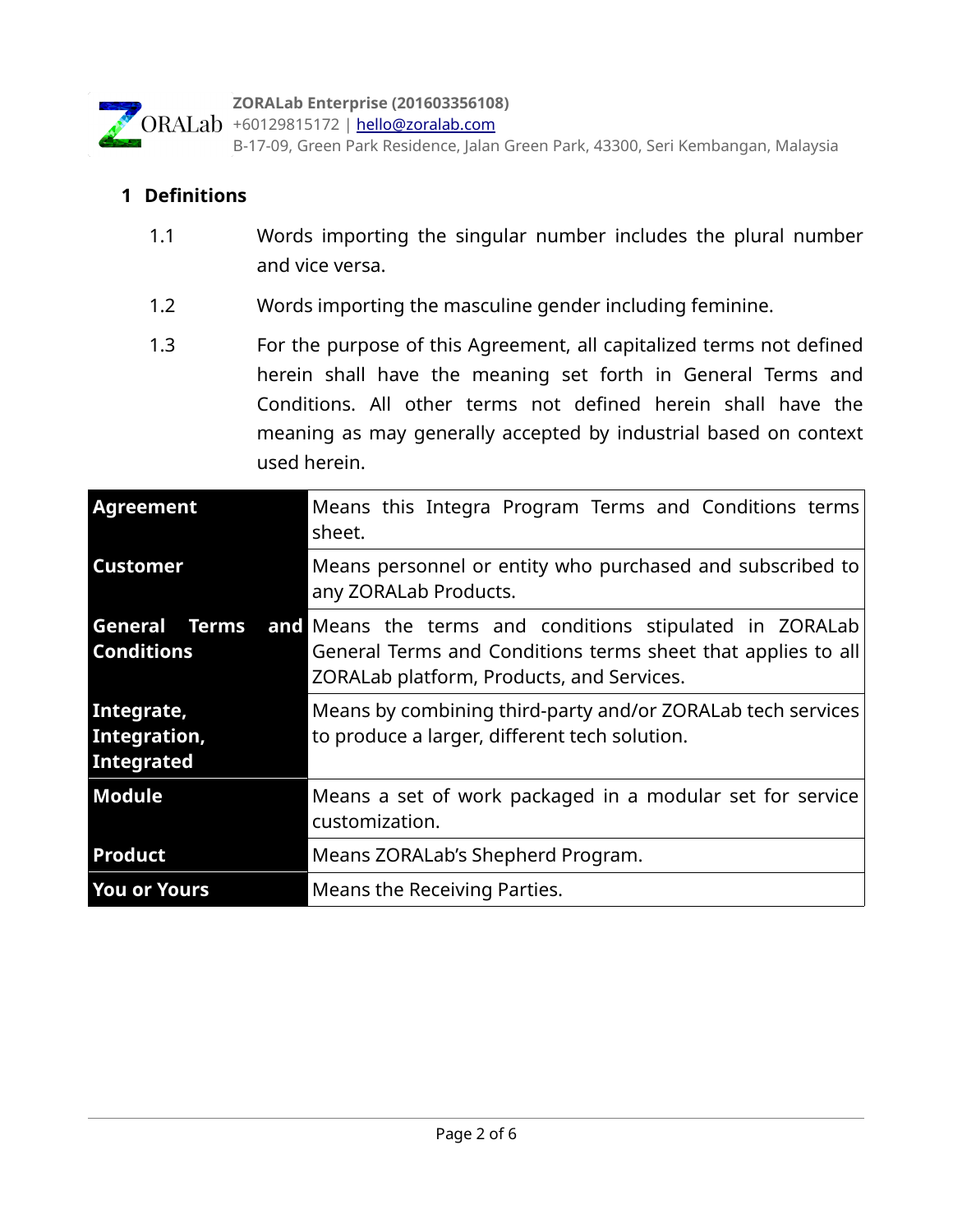

#### **2 General Terms and Conditions Compliance**

- 2.1 For the avoidance of doubt, this Agreement shall always be read together with the General Terms and Conditions agreement terms sheet side-by-side where the latter shall be processed and be comprehended first.
- 2.2 In lieu with Clause 2.1, in the event of inconsistency between this Agreement and the General Terms and Conditions agreement, the former shall prevail.
- 2.3 The Receiving Parties shall sign both this Agreement and General Terms and Conditions Agreement.
- 2.4 In lieu with Clause 2.3, should the Receiving Parties had signed and ratified General Terms and Conditions prior to this Agreement, its effects shall be carried forwarded to this Agreement without needing to duplicate the General Terms and Conditions agreement terms sheet.

#### **3 Availability and Eligibility**

- 3.1 The Product is available since September 1, 2020 and shall continue to be available until further notice is issued by ZORALab. Any extension of discontinuation of this Product shall be at sole discretion of ZORALab.
- 3.2 The Product shall be eligible for both existing and new ZORALab Customers.
- 3.3 Notwithstanding the aforementioned, ZORALab reserves the right at its sole discretion to include any other Customers who ZORALab deems fit for the Product.
- 3.4 The Receiving Parties will continue to enjoy the Product as long as the same remains active and offered by ZORALab.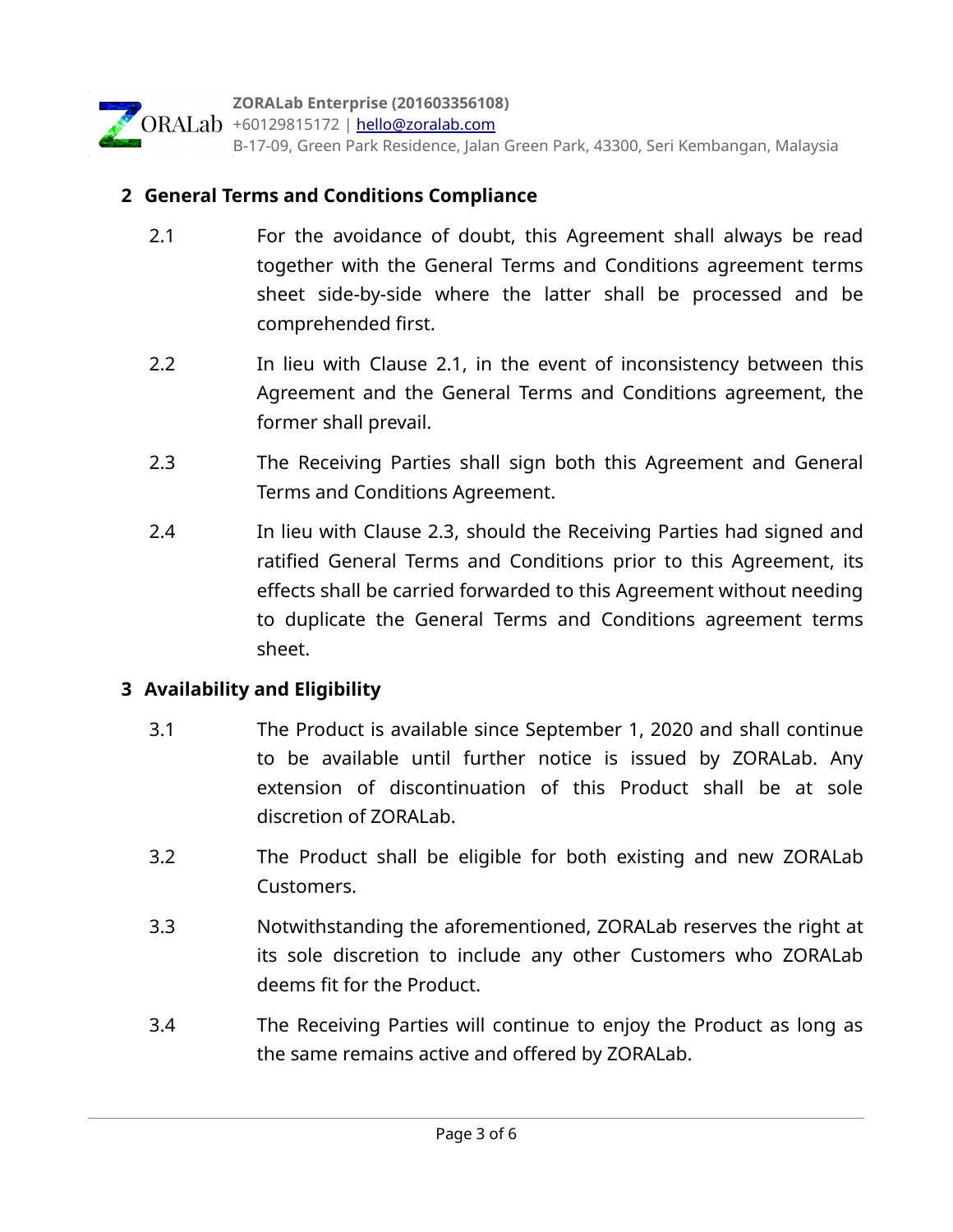

- 3.5 ZORALab reserves the right to make any alteration or changes to the Product or any part thereof, or suspend the Product or any part thereof with or without prior notice and ZORALab shall not be liable for any loss or inconvenience to the Receiving Parties resulting therefrom.
- 3.6 ZORALab may assign or novate all or parts of the Agreement to any third-party by written notice without prior consent from the Receiving Parties and the Receiving Parties agree to make all subsequent payments (if applicable) to ZORALab as instructed in such further notice.
- 3.7 The Receiving Parties acknowledged, agreed, and declared that Integra Program shall not be used for any activities deemed illegal in any countries especially and notably The Receiving Parties' countries of operations, Malaysia, Singapore, Japan, European Union, United Kingdom, and United States.

### **4 Activation**

- 4.1 The Product shall commence on the Activation (referred to Clause 1 of the General Terms and Conditions term sheet) date and shall continue to be effective until termination or completion of the Product.
- 4.2 The Product shall be Activated (referred to Clause 1 of the General Terms and Conditions term sheet) automatically upon receiving Upfront Payment (referred to Clause 1 of the General Terms and Conditions term sheet) from the Receiving Parties for the selected Module by the Receiving Parties.
- 4.3 In lieu to Clause 4.2, upon Product Activation (referred to Clause 1 of the General Terms and Conditions term sheet), the Receiving Parties is deemed read, acknowledged, comprehended, accepted and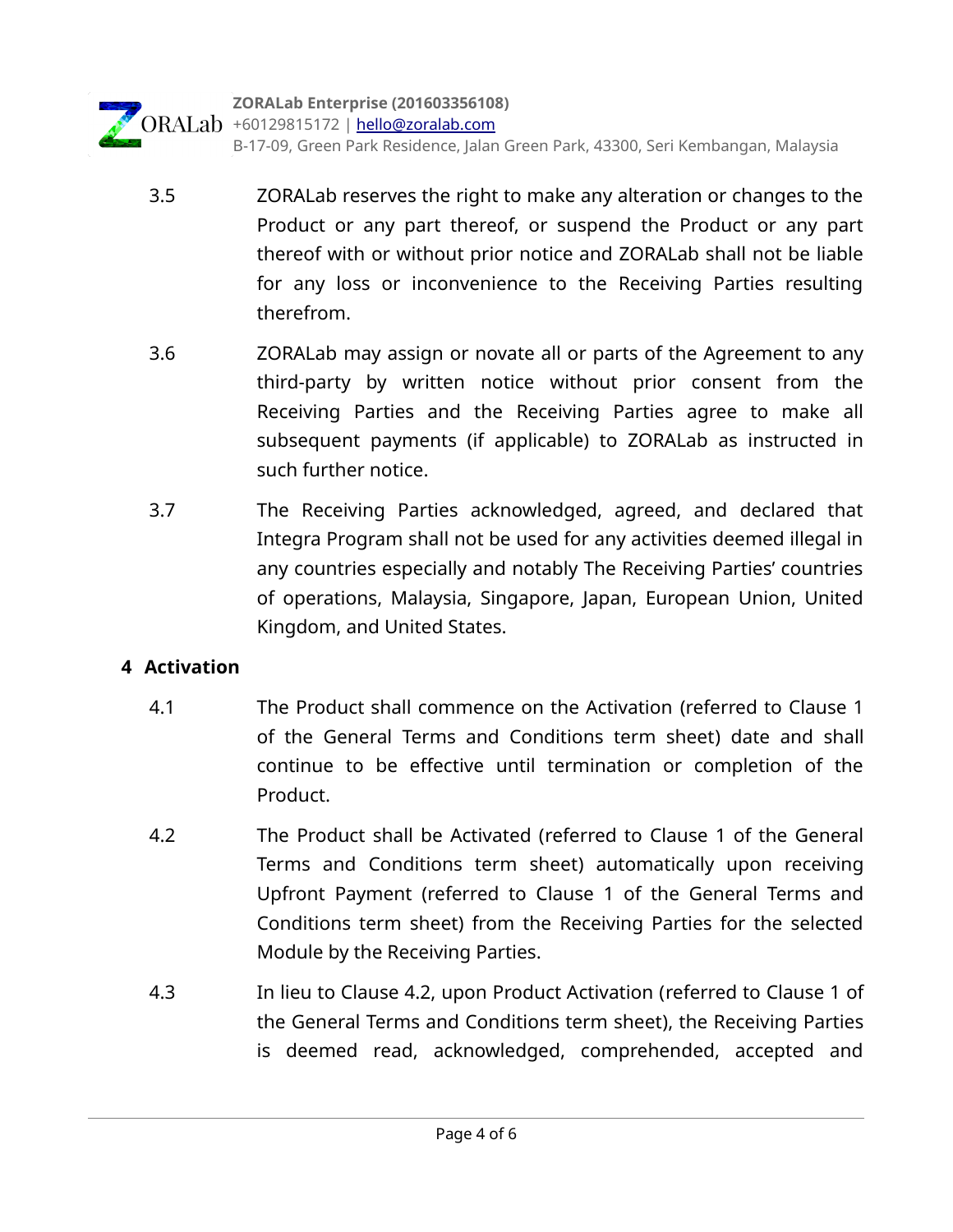ratified this Agreement as a whole regardless of its formal signatory nature.

 4.4 The Receiving Parties may only terminate this Agreement by giving ZORALab prior written notice before any execution is done from ZORALab. Otherwise, the Product shall be deemed executed and no termination request shall be processed until the completion of the Product.

#### **5 Product Nature**

- 5.1 The Receiving Parties comprehend and acknowledge that the Product is an Integration of multiple third-party and/or ZORALab tech services into a functional technological platform.
- 5.2 While ZORALab are committed to protect The Receiving Parties' Sensitive Data, The Receiving Parties acknowledge that ZORALab does not guarantee unauthorized or accidental access to such data.
- 5.3 Due to the global nature of Integration, The Receiving Parties hereby granted ZORALab and the Integrated third-parties to transfer Sensitive Data to parties such as but not limited to, datacenter located in other countries that may or may not have a different data protection regime that is found in Malaysia.
- 5.4 The Receiving Parties acknowledge that the Product does not and will not offer any post Integration support services by ZORALab upon completion as ZORALab offers a separate support service program such as but not limited to ZORALab Shepherd Program to handle such needs.
- 5.5 In lieu with Clause 5.1, Clause 5.2, Clause 5.3, and Clause 5.4; the Receiving Parties authorize ZORALab to select the necessary thirdparty tech services for achieving the selected Modules' outcome.